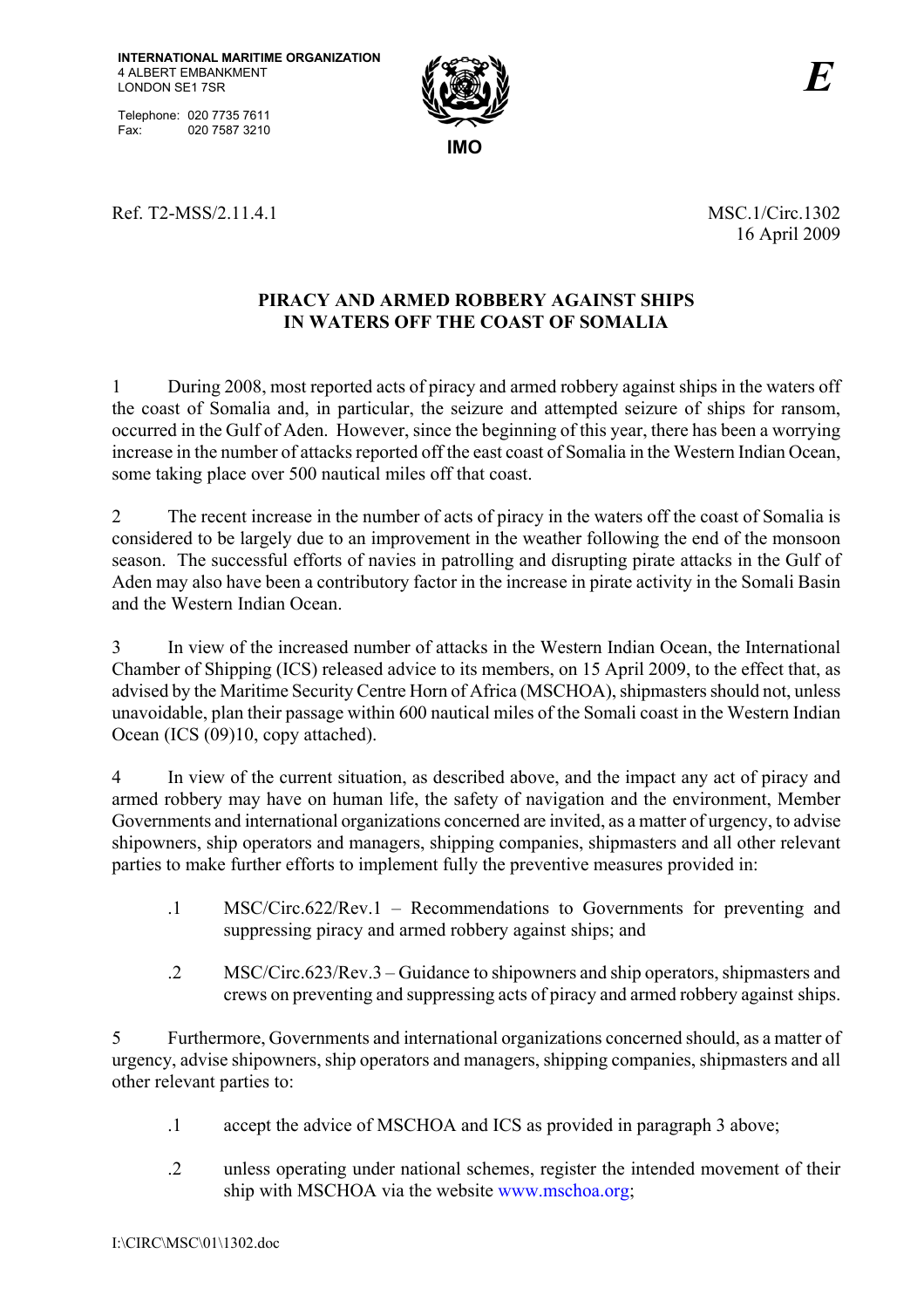- .3 unless operating under national schemes, report the navigation route of their ship to the United Kingdom Maritime Trade Operations (UKMTO) Dubai, when navigating through the Gulf of Aden and/or the Western Indian Ocean;
- .4 take prompt action in response to any alerts or guidance issued by MSCHOA, UKMTO Dubai, Maritime Liaison Office (MARLO) Bahrain, the International Maritime Bureau Piracy Reporting Centre (IMB PRC), ALINDIEN (Tel: +33 (0) 4 83 16 10 97 – alindien@free.fr) or any coastal State authority in the region so as to minimize the risk of attack; and
- .5 report any attacks or suspected pirate activity to UKMTO Dubai (Tel: +97 1505523215 – ukmto@eim.ae) or IMB PRC (Tel: +60 320310014 –  $imbkl@icc-ccs.org$  / piracy $@icc-ccs.org$  immediately, with further reports to MSCHOA (opscentre@mschoa.org) and the regional Maritime Rescue Coordination Centre as soon as possible.

6 This circular is issued following consultations between the Secretary-General and the Chairman of the Maritime Safety Committee.

\*\*\*